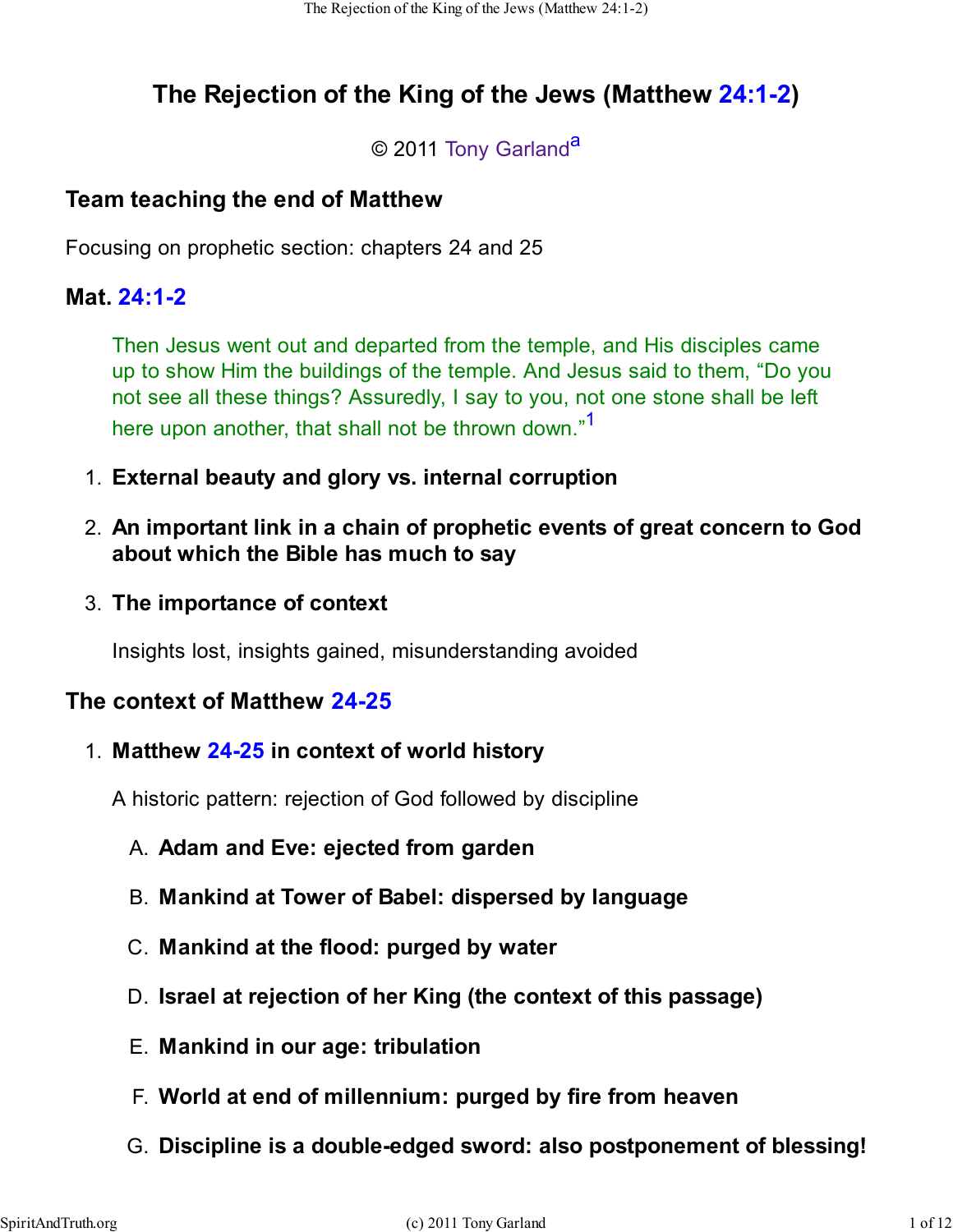# H. **Always a faithful, believing remnant**

### **The Jewish context of Matthew 24-25** 2.

Critical to understand four 'P's: **p**romise, **p**urpose, **p**erversion, **p**ostponement

# A. **PROMISE of Davidic throne**

# **2S. 7:12-16** I.

When your days are fulfilled and you rest with your fathers, I will set up your seed after you, who will come from your body, and I will establish his kingdom. He shall build a house for My name, and I will establish the throne of his kingdom forever. I will be his Father, and he shall be My son. If he commits iniquity, I will chasten him with the rod of men and with the blows of the sons of men. But My mercy shall not depart from him, as I took it from Saul, whom I removed from before you. And your house and your kingdom shall be established forever before you. Your throne shall be established forever.

# B. **PURPOSE of Davidic throne**

# I. **Representative rule of God**

# **Jer. 22:1-5** a.

Thus says the LORD: "Go down to the house of the king of Judah, and there speak this word, and say, 'Hear the word of the LORD, O king of Judah, you who sit on the throne of David, you and your servants and your people who enter these gates! Thus says the LORD: "**Execute judgment and righteousness, and deliver the plundered out of the hand of the oppressor. Do no wrong and do no violence to the stranger, the fatherless, or the widow, nor shed innocent blood in this place.** For if you indeed do this thing, then shall enter the gates of this house, riding on horses and in chariots, accompanied by servants and people, kings who sit on the throne of David. But if you will not hear these words, I swear by Myself," says the LORD, "that this house shall become a desolation." ' "

# II. **Expected to exhibit righteous dominion as originally entrusted to**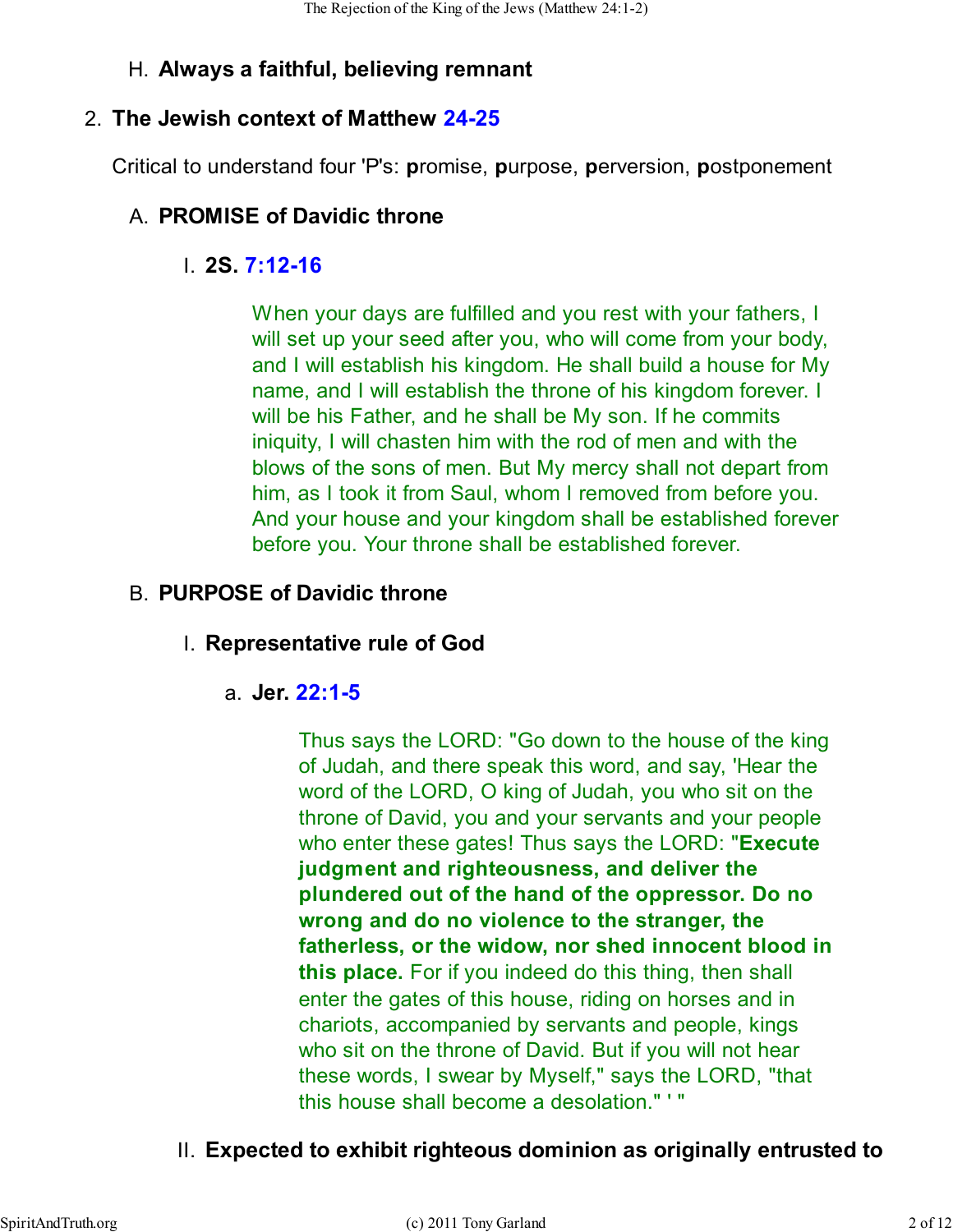### **Adam (Gen. 1:26)**

#### C. **PERVERSION of Davidic throne**

- **Solomon: civil war, the divided kingdom (930 B.C)<sup>2</sup>** I.
	- **1 Kings 11:11-13** a.

Therefore the LORD said to Solomon, "Because you have done this, and have **not kept My covenant and My statutes, which I have commanded you, I will surely tear the kingdom away from you** and give it to your servant. Nevertheless I will not do it in your days, for the sake of your father David; I will tear it out of the hand of your son. However I will not tear away the whole kingdom; I will give one tribe to your son for the sake of my servant David, and for the sake of Jerusalem which I have chosen."

- **Northern kingdom falls to Assyria (722 B.C.) <sup>3</sup>** II.
- III. **Southern kingdom of Judah,** *the Davidic line*
	- **With the exception of a few righteous kings, the Davidic rule** a. **continued to decline**
		- i. Jeremiah and Ezekiel Prophets to the southern kingdom of Judah prior to its fall to Babylon, clarify what God is bringing about through the judgment of Nebuchadnezzar.
		- ii. Curse on kingly line (Jeremiah 22:24-30)

"As I live," says the LORD, "though Coniah the son of Jehoiakim, king of Judah, were the signet on My right hand, yet I would pluck you off; and I will give you into the hand of those who seek your life, and into the hand of those whose face you fear-the hand of Nebuchadnezzar king of Babylon and the hand of the Chaldeans. So I will cast you out, and your mother who bore you, into another country where you were not born; and there you shall die. But to the land to which they desire to return, there they shall not return. Is this man Coniah a despised, broken idol-A vessel in which is no pleasure? Why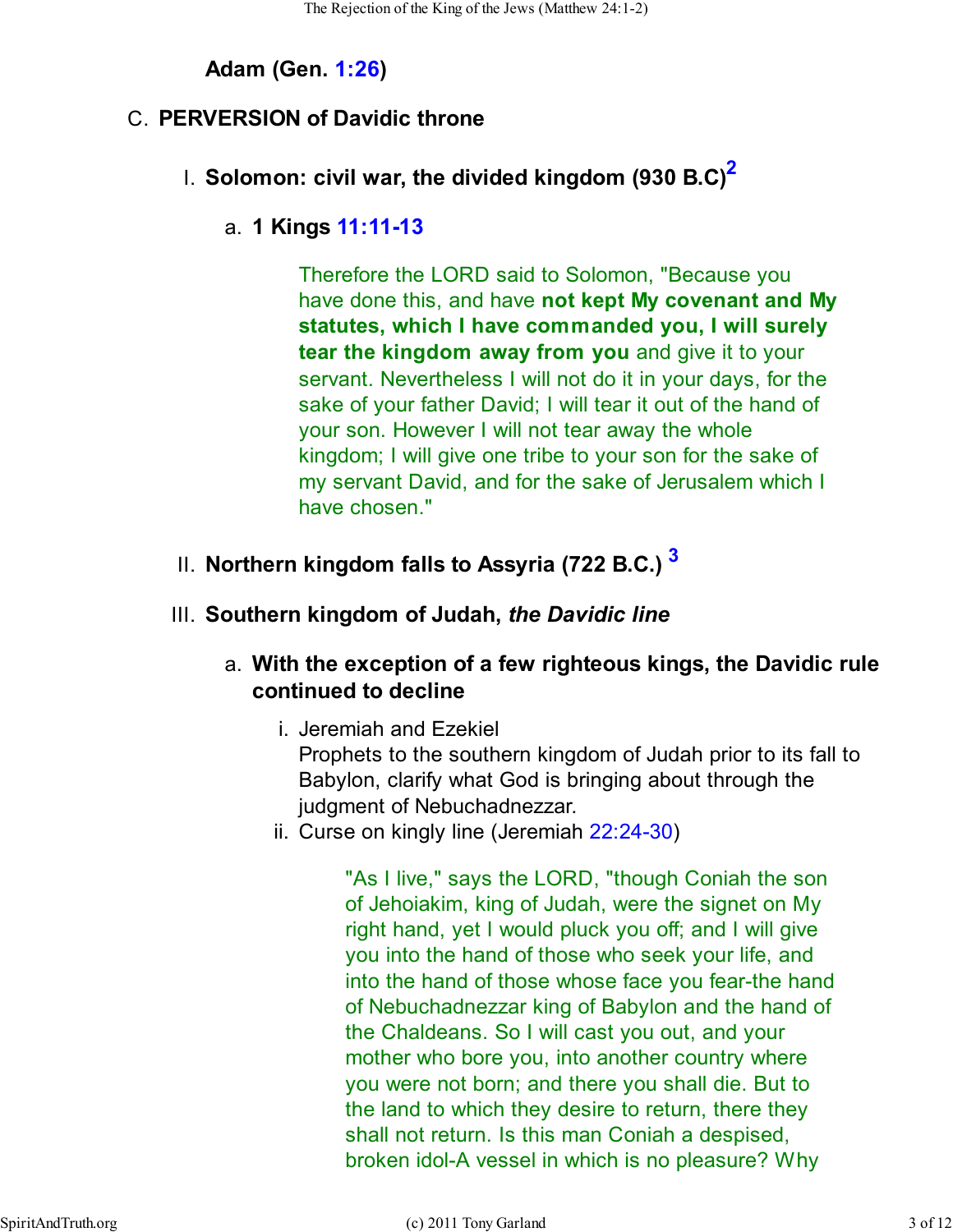are they cast out, he and his descendants, And cast into a land which they do not know? O earth, earth, earth, Hear the word of the LORD! Thus says the LORD: 'Write this man down as childless, A man who shall not prosper in his days; **For none of his descendants shall prosper, Sitting on the throne of David, And ruling anymore in Judah**.'"

iii. Judgment of the ruling Davidic scepter (Ezekiel 21:9-27)

Son of man, prophesy and say, 'Thus says the LORD!' Say: 'A sword, a sword is sharpened And also polished! Sharpened to make a dreadful slaughter, Polished to flash like lightning! Should we then make mirth? **It despises the scepter of My Son**, As it does all wood. . . . And **what if the sword despises even the scepter? The scepter shall be no more**," says the Lord GOD. . . . Therefore thus says the Lord GOD: 'Because you have made your iniquity to be remembered, in that your transgressions are uncovered, so that in all your doings your sins appear-because you have come to remembrance, you shall be taken in hand. 'Now to you, O profane, wicked prince of Israel, whose day has come, whose iniquity shall end, 'thus says the Lord GOD: "**Remove the turban, and take off the crown; Nothing shall remain the same. Exalt the humble, and humble the exalted. Overthrown, overthrown, I will make it overthrown! It shall be no longer, Until He comes whose right it is, And I will give it to Him.**"'

#### b. **Southern kingdom falls to Babylon (586 B.C.)**

- c. **Thus** *begins* **the times of the Gentiles (Luke 21:24)**
	- i. Not to be confused with the "fullness of the Gentiles" (Rom. 11:25).
	- Aligned with the visions in the book of Daniel ii.
		- Nebuchadnezzar's dream, period spanned by the statue of metals (Dan. 2)
		- Daniel's vision, period spanned by the beasts (Dan. 7)
		- Both begin with Babylon and end with Rome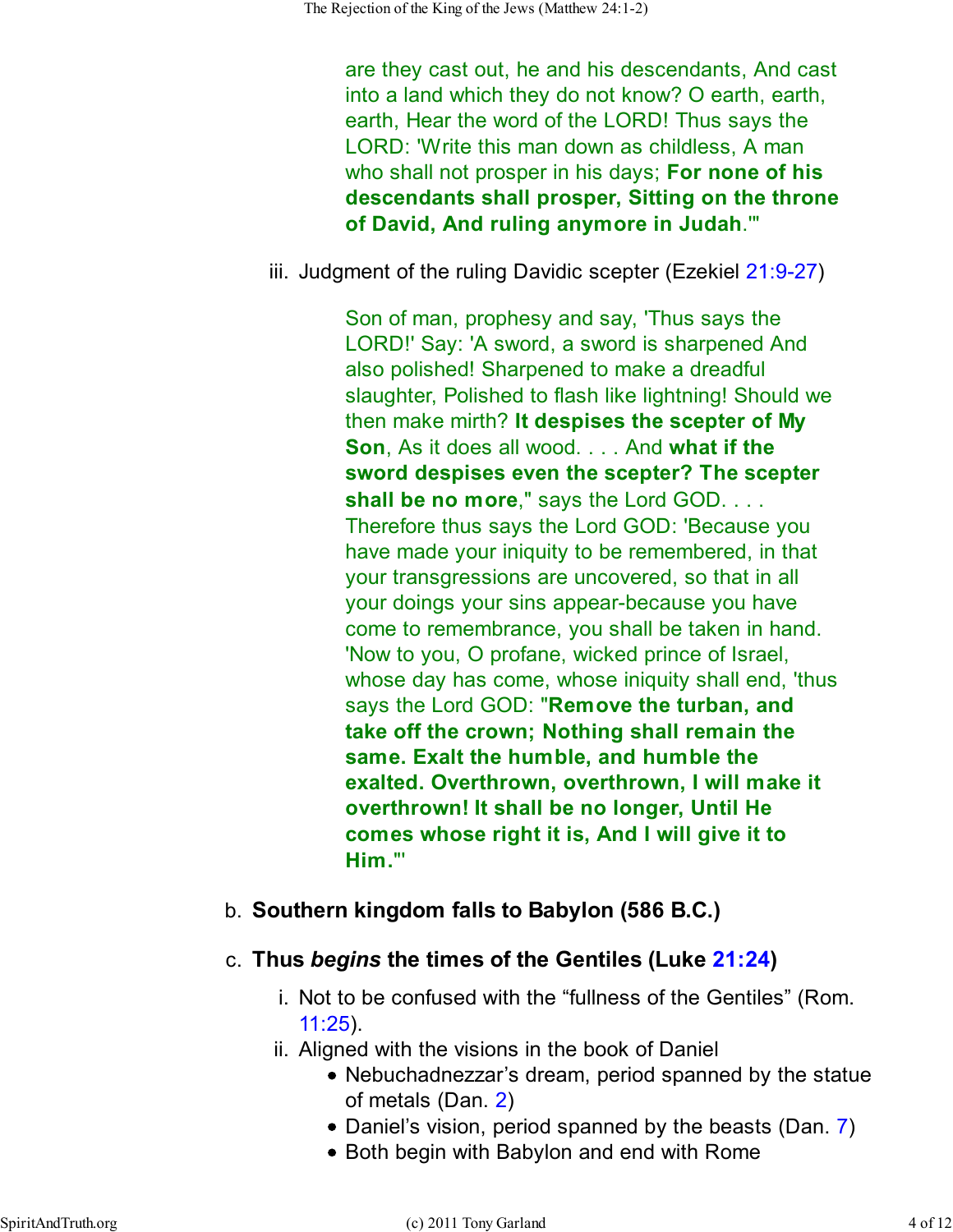- iii. Characteristics of the times of the Gentiles
	- 1. Gentile dominion, control, influence over Israel
	- 2. Key: Davidic throne unoccupied no king in the line of David ruling autonomously from Jerusalem
- iv. No King's upon restoration from Babylon
	- No kings thereafter in Matthew's genealogy (Mat. 1:1-16)
		- Only David referred to as king (twice) for emphasis as this is the establishment of the Davidic rule which we are on about (Mat. 1:6)
		- We recognize those after David and **before** the Babylonian captivity as kings: Solomon, Rehoboam, Abijah, Asa, . . . Ahaz . . . Hezekiah . . . Josiah . . . Jeconiah [wherein began the curse]
		- But do we ever see 'king' applied by the Holy Spirit to those afterward, even though they are in the line of David?
		- First ruler in the line of David upon return from Babylon is Zerubbabel, yet he is designated as a

'governor' (תַּחַ *בַּ*חַהַן]) rather than a 'king' (דָּ [*melek*]) (Hag. 1:1)

- Does the Holy Spirit ever designate any of the following as 'kings' in Scripture: Shealtiel, Zerubbabel, Abiud, Eliakim, Azor, Zadok, Achim, Eliud, Eleazar, Matthan, Jacob (Mat. 1:12-15)?
- No legitimate Davidic king in the intertestamental period  $4$ 
	- Remember the sequence of Daniel: Babylon, Medo-Persia, Greece, Rome
	- The return from Babylon under Medo-Persian Empire
	- Next was the Greek Empire: Alexander the Great and successors (B.C. 325)
		- o Maccabean revolt in response to Antiochus IV Epiphanes (B.C. 167)
		- $\circ$  Hasmoneon dynasty
	- Roman rule when Judea came under the sway of Pompey (63 B.C.)
	- Herod at the birth of Jesus

# D. **POSTPONEMENT of Davidic throne**

**PROMISED (three samples of the promise of kingly rule from** I. **among many in the OT, one from the NT)**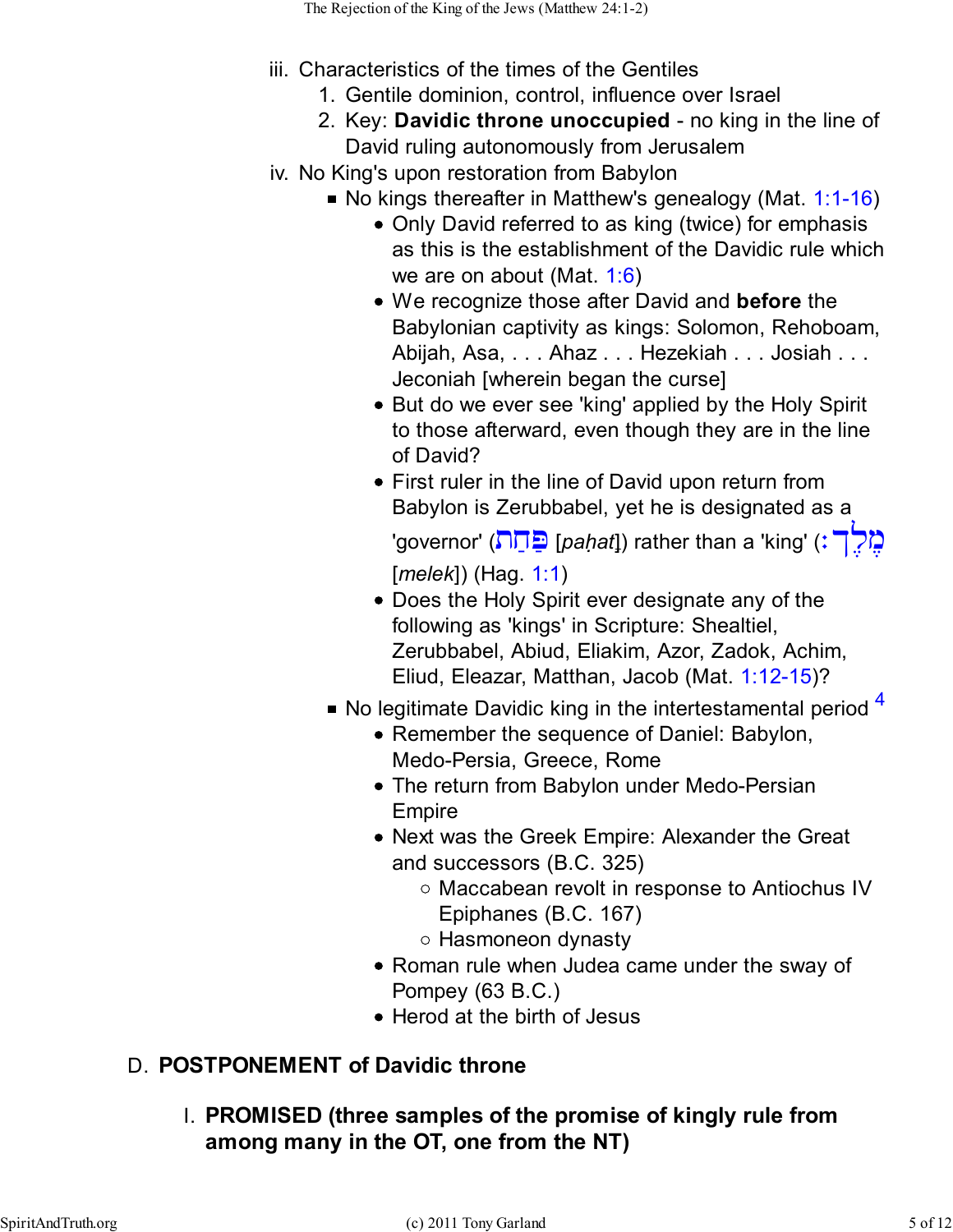#### **Isaiah 9:6-7** a.

For unto us a Child is born, Unto us a Son is given; And the government will be upon His shoulder. And His name will be called Wonderful, Counselor, Mighty God, Everlasting Father, Prince of Peace. Of the increase of His government and peace There will be no end, **Upon the throne of David and over His kingdom**, To order it and establish it **with judgment and justice** From that time forward, even forever. The zeal of the LORD of hosts will perform this.

# **Zechariah 9:9-10** b.

Rejoice greatly, O daughter of Zion! Shout, O daughter of Jerusalem! Behold, **your King is coming to you; He is just** and having salvation, Lowly and riding on a donkey, A colt, the foal of a donkey. I will cut off the chariot from Ephraim And the horse from Jerusalem; The battle bow shall be cut off. He shall speak peace to the nations; His dominion shall be 'from sea to sea, And from the River to the ends of the earth.'

Of particular significance since this is the very prophecy which Jesus arranges to fulfill during His presentation to Israel as King (Matthew 21:5).

#### **Mystery of inter-advent Church-age hidden between verses** c.

- First portion of each passage (birth, presentation as King of Israel) fulfilled in His first coming
- Second portion of each passage (upon throne of David, worldwide peace, dominion from sea to sea) not yet fulfilled

#### d. **Dan. 9:24-27**

- i. Context: Daniel in Babylon (the first of the Gentile kingdoms) while Jerusalem and temple lie in ruins
- ii. Praying for **restoration** predicted by Jeremiah (Dan. 9:2 cf. Jer. 25:11-12; 29:10)
- iii. Promise of restoration, but then **another destruction** (Dan. 9:25-26)!

Know therefore and understand, That from the going forth of the command to **restore and build**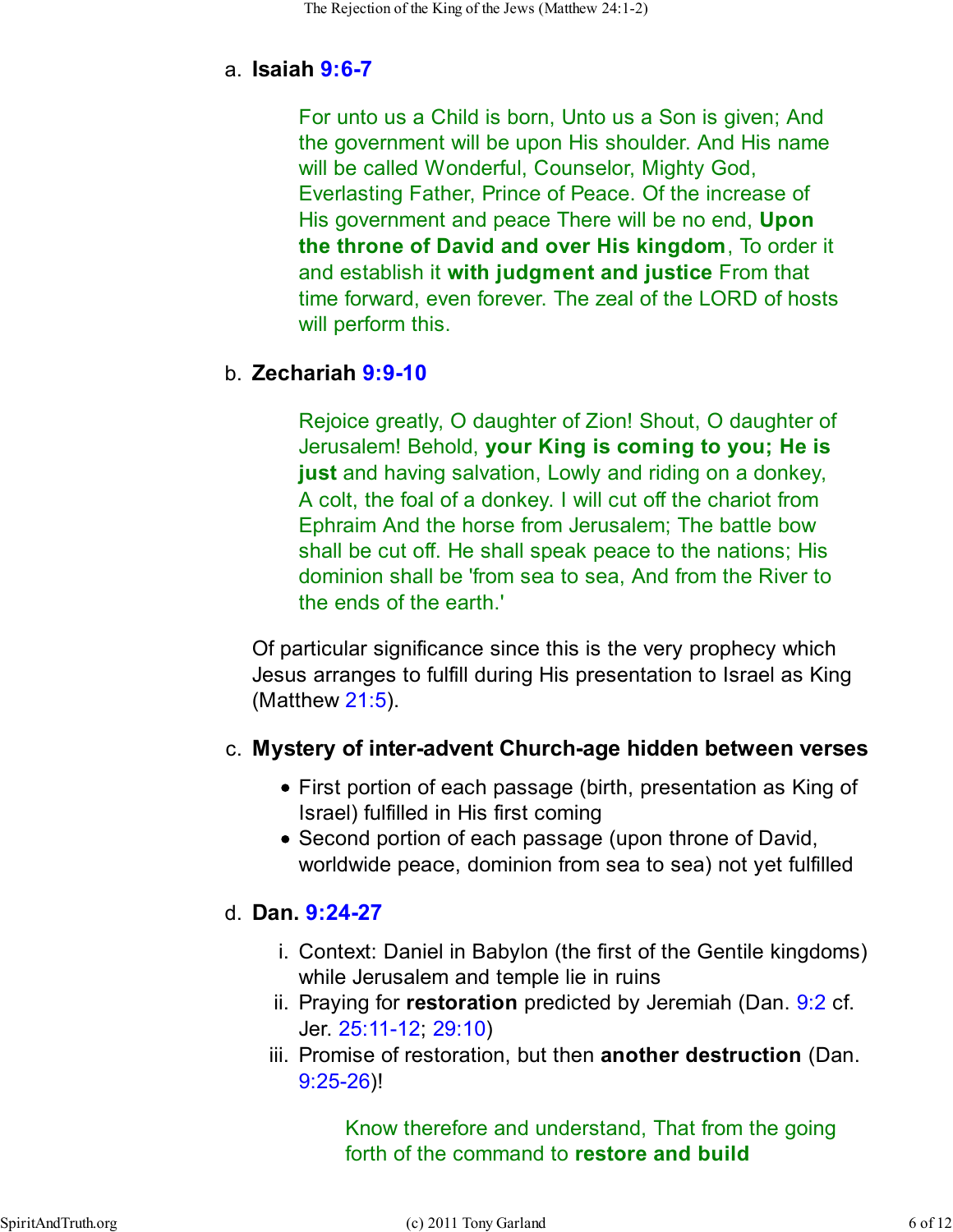**Jerusalem** Until Messiah the Prince, There shall be seven weeks and sixty-two weeks; **The street shall be built again, and the wall**, Even in troublesome times. And after the sixty-two weeks Messiah shall be cut off, but not for Himself; And the people of the prince who is to come Shall **destroy the city and the sanctuary**. The end of it shall be with a flood, And till the end of the war desolations are determined.

Thus is illustrated the *utter futility* of living in disobedience to God! All the work of rebuilding under Nehemiah and Zerubbabel and the subsequent restoration by Herod would eventually be for naught!

- Thus we come upon the words of Jesus in the Matthew passage before us:
	- Mark records that a disciple was remarking on the wonder of the temple with its impressive buildings and elaborate layout (Mark 13:1)
	- Jewish historian Josephus on destruction by Rome at the hands of Titus during the reign of Vespasian (A.D. 70): "Caesar gave orders that they should now demolish the entire city and temple, . . . [the] wall was spared, in order to afford a camp for such as were to lie in garrison; as were the towers also spared, in order to demonstrate to posterity what kind of city it was, and how well fortified, which the Roman valor had subdued; but for all the rest of the wall, it was so thoroughly laid even with the ground by those that dug it up to the foundation, that there was left nothing to make those that came thither believe it had ever been inhabited."<sup>5</sup>

#### **Luke 1:31-33** e.

And behold, you will conceive in your womb and bring forth a Son, and shall call His name JESUS. He will be great, and will be called the Son of the Highest; and the Lord God will give Him the throne of His father David. And He will reign over the house of Jacob forever, and of His kingdom there will be no end.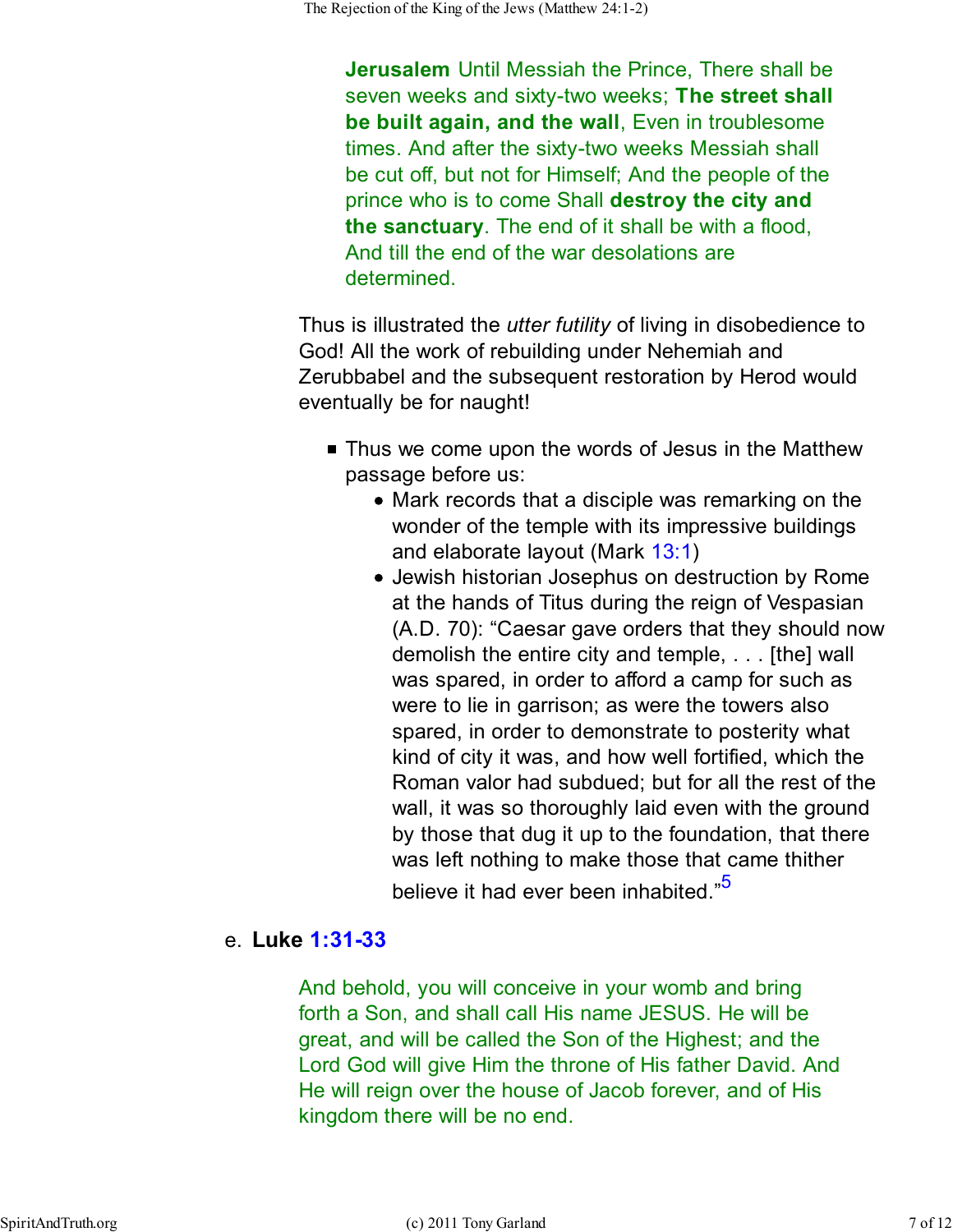#### II. **PRESENTED**

#### **Jesus arranges prophetic fulfillment of Zechariah 9:9 (Mat.** a. **21)**

i. Luke 19:37-44

Then, as He was now drawing near the descent of the Mount of Olives, the whole multitude of the disciples began to rejoice and praise God with a loud voice for all the mighty works they had seen, saying: " 'Blessed is the **King** who comes in the name of the LORD!' Peace in heaven and glory in the highest!" And some of the Pharisees called to Him from the crowd, "Teacher, rebuke Your disciples." But He answered and said to them, "I tell you that if these should keep silent, the stones would immediately cry out." Now as He drew near, He saw the city and wept over it, saying, "If you had known, even you, especially **in this your day, the things that make for your peace!** But now they are hidden from your eyes. For days will come upon you when your enemies will build an embankment around you, surround you and close you in on every side, and level you, and your children within you, to the ground; and **they will not leave in you one stone upon another, because you did not know the time of your visitation**."

#### III. **POSTPONED**

#### a. **Potential for fulfillment**

- i. *Bona fide* (that is, "good faith") offer initially sent only to Israel (Mat. 10:5-6; 15:24)
- ii. Daniel 2 and 7 time for possession of kingdom associated with the fourth Gentile power, Rome (Dan. 2:34,45; 7:22)

#### b. **No king but Caesar**

i. John 19:14-15

Now it was the Preparation Day of the Passover, and about the sixth hour. And he said to the Jews, "Behold your King!" But they cried out, "Away with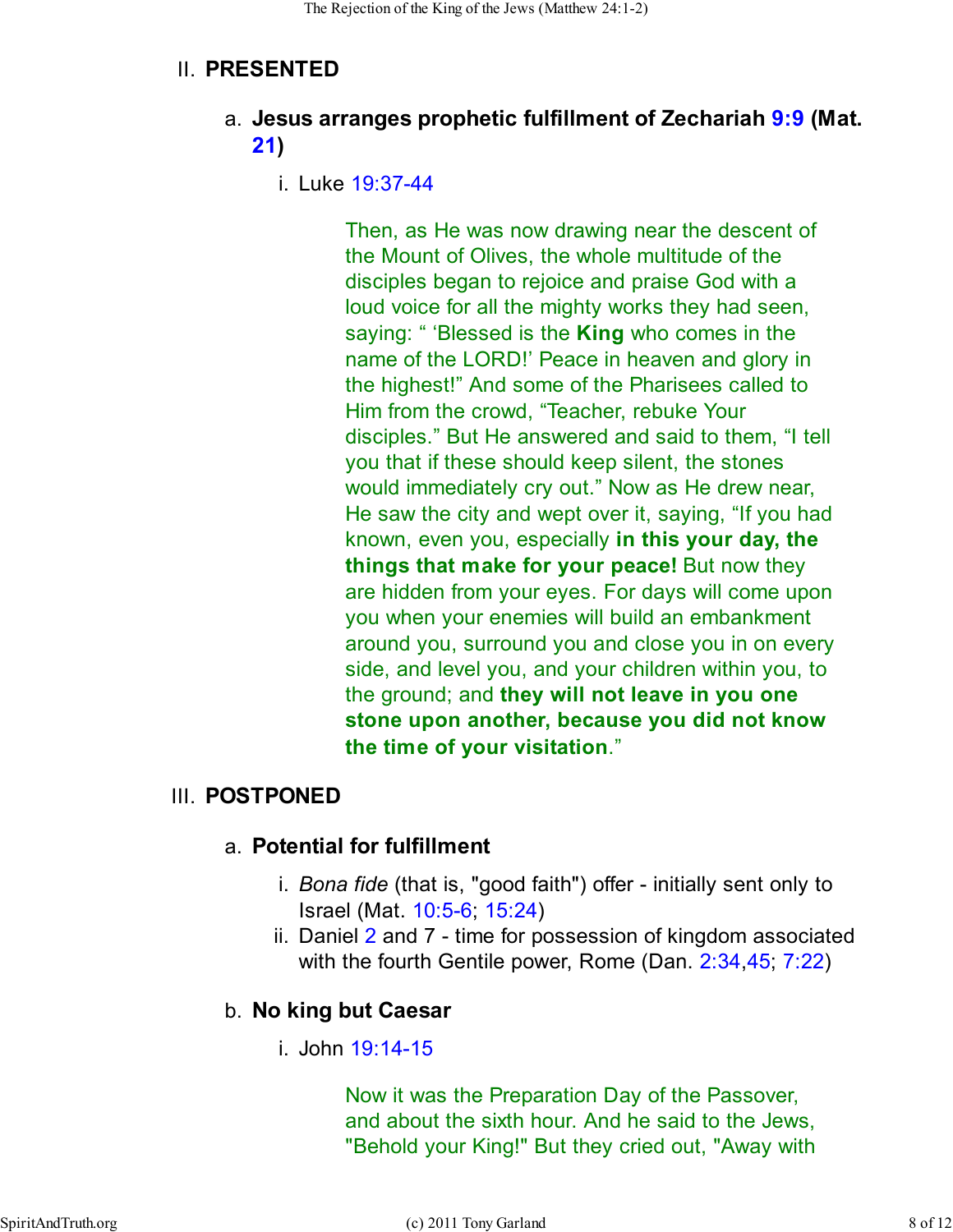Him, away with Him! Crucify Him!" Pilate said to them, "Shall I crucify your King?" The chief priests answered, "**We have no king but Caesar!**"

ii. John 19:19-22

Now Pilate wrote a title and put it on the cross. And the writing was: JESUS OF NAZARETH, THE KING OF THE JEWS. Then many of the Jews read this title, for the place where Jesus was crucified was near the city; and it was written in Hebrew, Greek, and Latin. Therefore the chief priests of the Jews said to Pilate, "**Do not write, 'The King of the Jews,' but, 'He said, "I am the King of the Jews."'**" Pilate answered, "What I have written, I have written."

- iii. Take Note! The Jews willingly choose Caesar over Jesus: submitting to Gentile dominion!
- iv. The *potential* end of the times of the Gentiles, which began with the Babylonian captivity, is now delayed (Luke 21:20-24)!

But when you see Jerusalem surrounded by armies, then know that its desolation is near. Then let those who are in Judea flee to the mountains, let those who are in the midst of her depart, and let not those who are in the country enter her. For these are the days of vengeance, that all things which are written may be fulfilled. But woe to those who are pregnant and to those who are nursing babies in those days! For there will be great distress in the land and wrath upon this people. And they will fall by the edge of the sword, and **be led away captive into all nations**. And Jerusalem will be **trampled by Gentiles until the times of the Gentiles are fulfilled.**

#### **Acts 1:6-7** c.

Therefore, when they had come together, they asked Him, saying, "Lord, **will You at this time restore the kingdom to Israel**?" And He said to them, "It is not for you to know times or seasons which the Father has put in His own authority.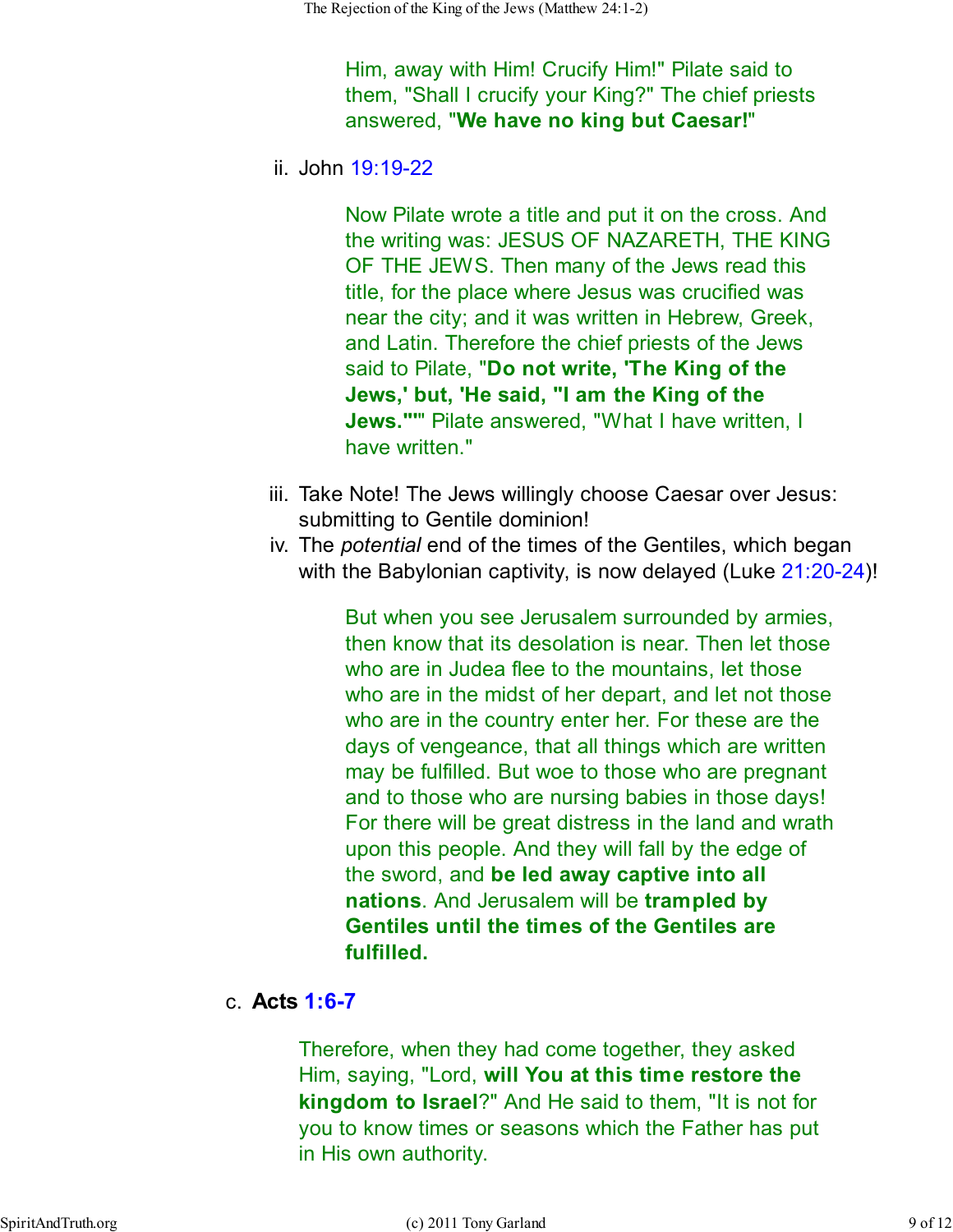# **Application**

- 1. **Understanding Matthew 24-25**
- 2. **Understanding the implications of the rejection of God's rule**

# A. **Rejection of God's rule by the Gentile nations**

- I. **Humanism**
	- a. **Rejecting God's kingdom for man's kingdom**
	- **The great humanist hope and prayer:** b.

The imagined god, who art in heaven, cursed be thy memory, **our kingdom come**, our will be done, on earth, since there is no heaven . . .

- **The culmination of humanism, the best the nations can** c. **produce at the end of the Times of the Gentiles, evaluated by God as "the Beast"**
- B. **Rejection of God's rule by Israel**
	- **Davidic kingdom predicated on Israel's response<sup>6</sup>** I.

# **Matthew 23:37-39** a.

O Jerusalem, Jerusalem, the one who kills the prophets and stones those who are sent to her! How often I wanted to gather your children together, as a hen gathers her chicks under her wings, but you were not willing! See! Your house is left to you desolate; for I say to you, **you shall see Me no more till you say**, 'Blessed is He who comes in the name of the LORD!'

**Acts 3:12-21** b.

So when Peter saw it, he responded to the people: "**Men of Israel**, . . . the God of our fathers, glorified His Servant Jesus, whom you delivered up and denied in the presence of Pilate, when he was determined to let Him go. But you denied the Holy One and the Just, and asked for a murderer to be granted to you, and killed the Prince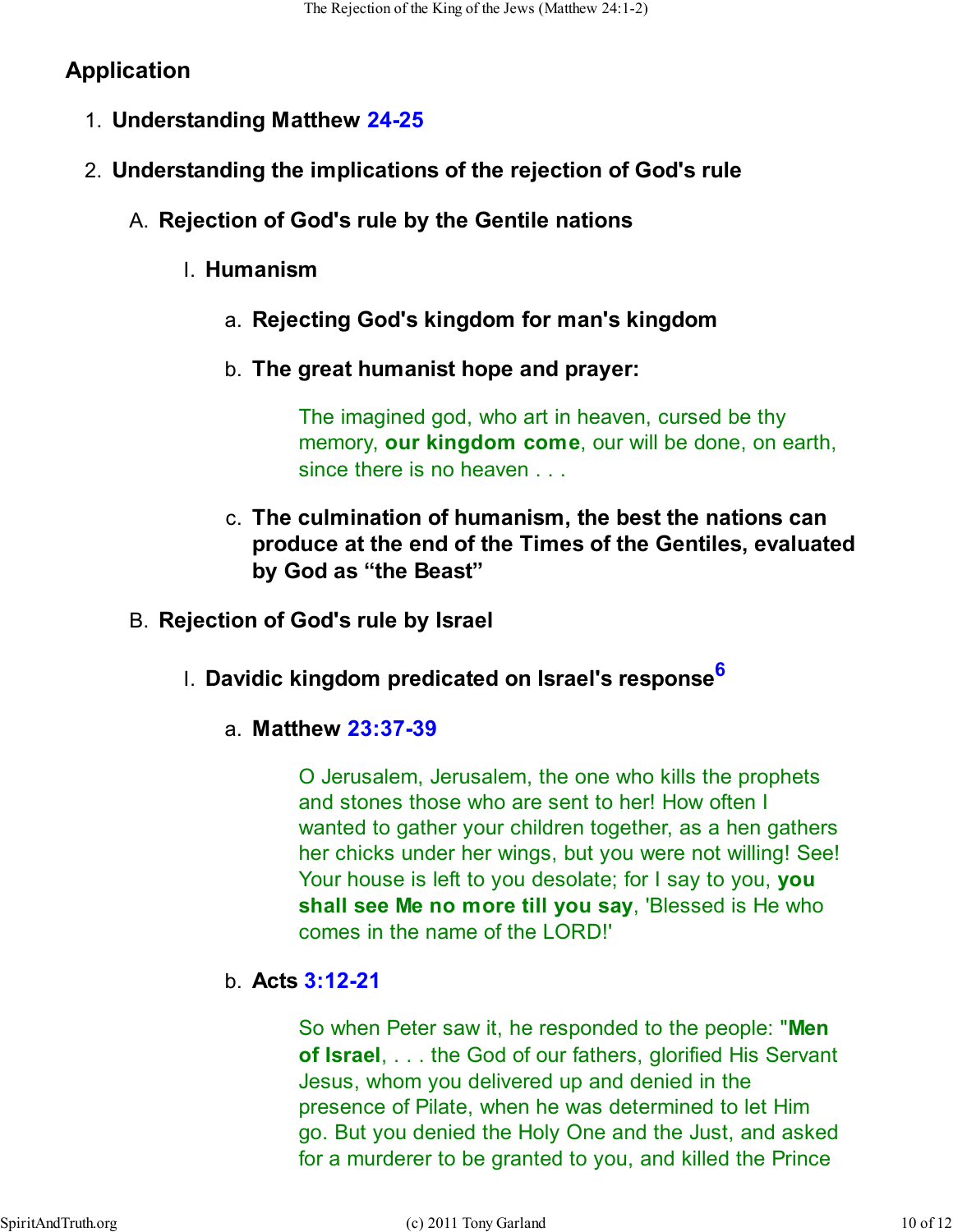of life, whom God raised from the dead, of which we are witnesses. . . . Repent therefore and be converted, that your sins may be blotted out, so that times of refreshing may come from the presence of the Lord, and **that He may send Jesus Christ**, who was preached to you before, **whom heaven must receive until the times of restoration of all things**, which God has spoken by the mouth of all His holy prophets since the world began."

#### 3. **The prophetic significance and Satanic purpose of anti-Semitism**

A. **Satan motivating the world (and church) to oppose Israel**

#### **If the Church at large can be a significant tool in the hands of** I. **Satan to persecute Israel, then Jews and Jesus will remain apart.**

# **B. The continued importance of Jewish evangelism**

#### Endnotes:

- 1. NKJV, Mat. 24:1-2
- 2. "In the interests of simplicity the date 930 is being used for the division of the kingdom instead of the dual symbol 931/30. It should be noted, however, that the year 931 might have been equally appropriate or even more accurate than 930, depending on the season of the year when Jeroboam's rebellion took place." Ref-0839, 79
- 3. "Shalmaneser V (726–722), thereupon laid siege to the Israelite capital of Samaria. Before the fall of the city had been fully consummated a new leader had seized the reins of power. He was Sharrukin II or Sargon II (721–705), whose new regime was inaugurated by the fall of the city." Ref-0633, *s.v.* Assyria
- 4. Ref-1126
- 5. Ref-0411, Wars 7.1-3
- 6. See also Lev. 26:40-45; Hos. 5:15.
- 7. Acts 1:8; 2:39; 3:26; 10:36; 13:5,14,46; 17:2,17; 18:4-6,19; 28:28; Rom. 1:16; 2:9-10

#### Sources:

- **NKJV** Unless designated otherwise, all Scripture references are from the *New King James Version*, copyright © 1982 by Thomas Nelson, Inc. Used by permission. All rights reserved.
- **Ref-0411** Josephus, F., & Whiston, W. (1996, c1987). The works of Josephus : Complete and unabridged. Peabody: Hendrickson.
- **Ref-0633** Unger, M. F., Harrison, R. K., Vos, H. F., Barber, C. J., & Unger, M. F. (1988). The new Unger's Bible dictionary (Rev. and updated ed.). Chicago: Moody Press.
- **Ref-0839** Edwin R. Thiele, *The Mysterious Numbers of the Hebrew Kings, 3rd ed.* (Grand Rapids, MI: Kregel, 1983). ISBN:0-8254-3825-X<sup>b</sup>.
- **Ref-1126** Ironside, H. A., *The Four Hundred Silent Years (from Malachi to Matthew)* (New York: Loizeaux Brothers, 1914).